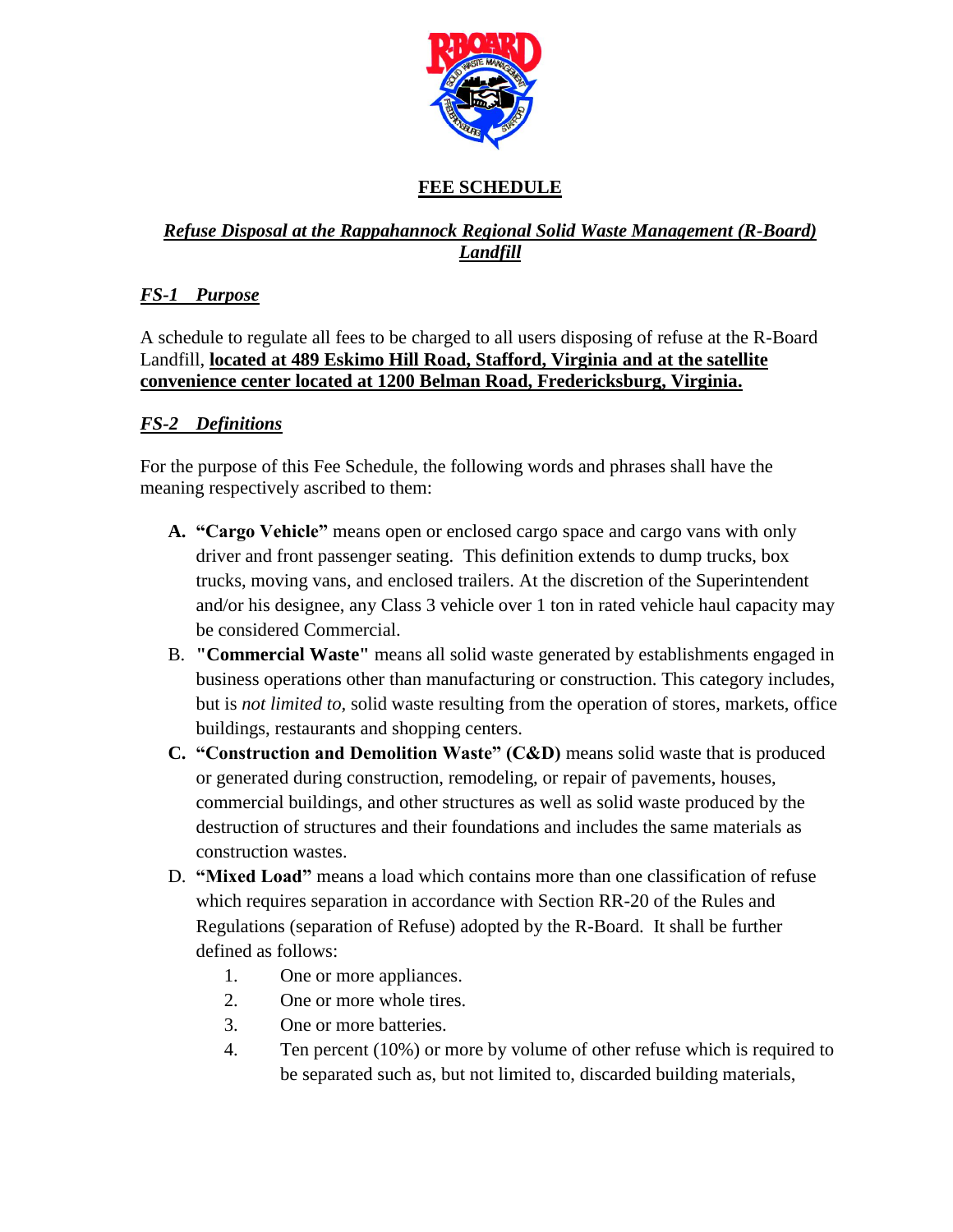salvaged metal, brush, burnable materials, etc. as determined by the landfill Superintendent, whose decision shall be final.

- E. **"Municipal Solid Waste" (MSW)** means waste that is normally composed of residential, commercial, and institutional solid waste and residues derived from the combustion of these wastes.
- F. **"Passenger Vehicle"** means a vehicle where the cargo and passenger spaces are enclosed in the same area, including crossover vehicles, hatchbacks, minivans, station wagons, and SUV's. This definition is also extended to pickup trucks. Vehicles must be one ton or less in rated vehicle size.
- G. **"Resident"** means a resident of the County of Stafford or the City of Fredericksburg, whose primary residence is within these two jurisdictions, disposing of their own domestic refuse. Residency may be established by the following: driver's license, utility bill or paid tax receipt to show proof of residency.
- H. **"Residential Oversize Load"** means any waste transported by a cargo vehicle or trailer more than eight feet in length. *Note: Trailers over 8 feet in length can be used to bring up to 4 trash bins of 100 gallons or less each and not be charged the Residential Oversized Load Fee.*
- I. **Residential Waste"** means any waste material, including garbage, trash and refuse, deriving from residents. Residential wastes do not include sanitary waste in septic tanks (septage) that is regulated by other state agencies.
- J. **"Trailer"** means equipment used to tow cargo behind another vehicle.
- K. **"White Goods"** means any stoves, washers, hot water heaters or other large appliance. This also includes, but is not limited to, such Freon-containing appliances such as refrigerators, freezers, air conditioners, and dehumidifiers.
- L. **"Whole Tires"** means tires which have not been either cut into halves by slicing them around the largest circumference along the center of the tread or which have not been shredded.
- M. **"Yard Waste"** vegetative waste meaning decomposable waste materials generated by yard and lawn care or land-clearing activities and includes, but is not limited to, leaves, grass trimmings, woody wastes such as shrub and tree prunings, bark, limbs, roots, and stumps. Accepted yard waste at Eskimo Hill Yard waste includes waste up to 12" in diameter and a maximum length of 8'. At Belman Road Convenience Center, only grass, leaves, brush and limbs up to 4" in diameter and a maximum length of 8'. No plastic bags in yard waste.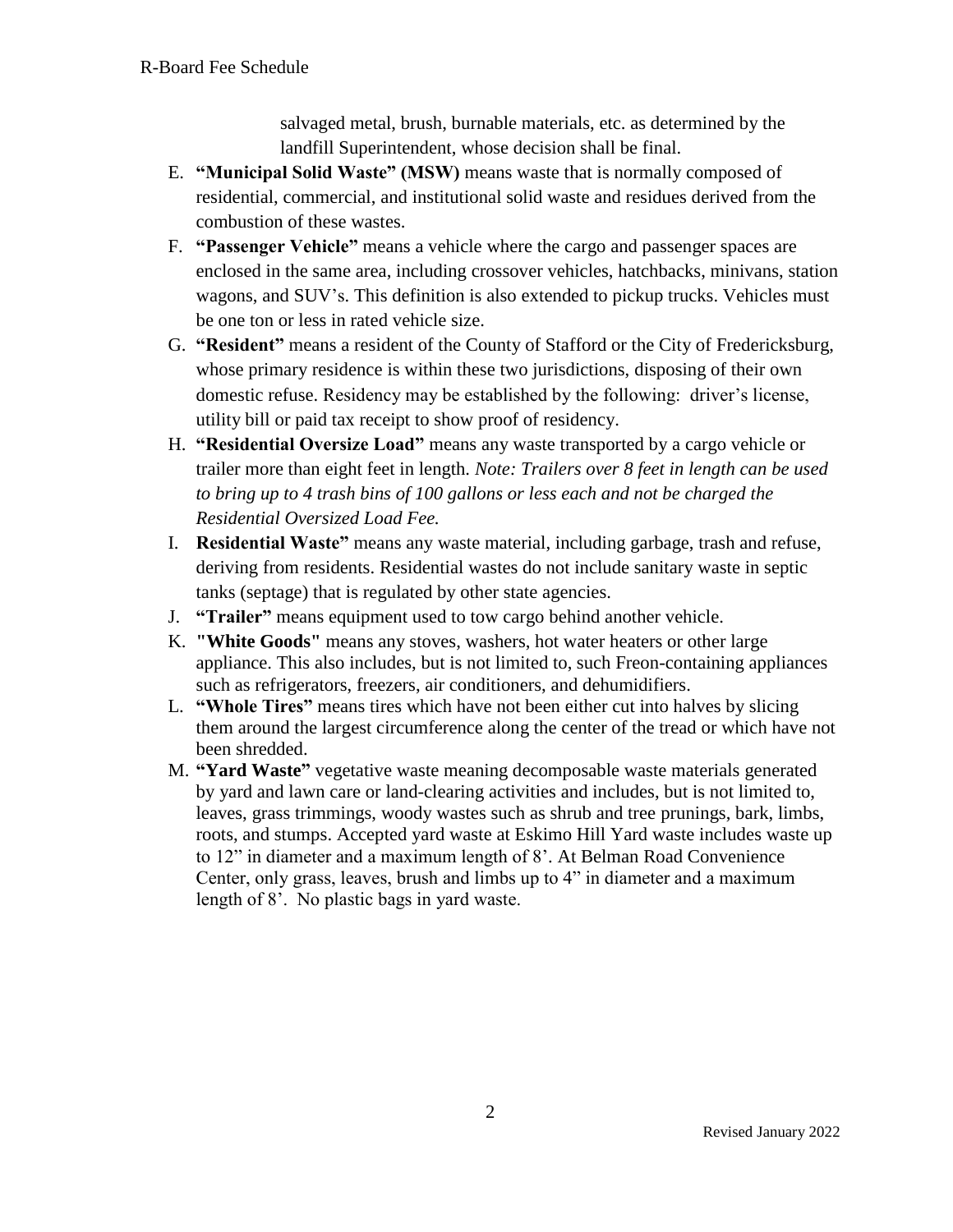### *FS-3 Fee for Residents*

The resident is responsible to verify, upon the request from the Landfill Superintendent or his designee, that the refuse in question is strictly residential waste. When disposing of residential wastes, residents will be assessed a minimum rate of \$5 per visit; as long as it is not a residential oversize load as defined in section FS-2 (**Amended Effective July 1, 2019**) Additional Payment options are as follows: (**Amended effective January 1, 2022)**

|           | $\bullet$ Fee Per Visit          | \$5   |
|-----------|----------------------------------|-------|
|           | $\bullet$ 10-Trip Coupon Book    | \$40  |
| $\bullet$ | Annual Pass                      | \$120 |
| $\bullet$ | <b>Residential Oversize Load</b> |       |
|           | $\circ$ 8' to 14'                | \$10  |
|           | $\Omega > 14'$                   |       |

Oversize Load fees are not covered by Coupon or Annual Pass and will not be accepted at Belman Road Convenience Center.

| • Compost per cubic yard $(2 \text{ cu. yd./day limit})$ | \$15 |
|----------------------------------------------------------|------|
| $\circ$ Saturday 8AM – 12PM only                         |      |

Residents will be permitted to dispose of a total of eight (8) waste tires per household each calendar year at no charge. Residents desiring to dispose of tires in excess of these amounts will be charged at the adopted rate per ton of \$160 per ton, with a minimum charge of \$20. **(Amended Effective January 1, 2014).** Major appliances, including white goods, are free if deposited in containers designated for scrap metal recycling.

### *FS-4 Permit Fee – Refuse Remover*

Permit fee shall be \$100 per permit and \$50 per vehicle number. Maximum permit fee shall not exceed \$500.

#### *FS-5 Fees by Weighing*

Any person, other than a resident as defined in Section FS-2 E of this Fee Schedule, disposing of MSW, Commercial or Construction and Demolition (C&D) wastes at the landfill, shall be liable for a charge based on the amount disposed of per month.

| Tons per Month                      | Tipping Fee      |
|-------------------------------------|------------------|
| ${<}1,000$                          | $$41.20$ per ton |
| If $\geq$ 1,000 but <1,500          | \$39.14 per ton  |
| If $\geq$ 1,500                     | \$32.96 per ton  |
| C&D                                 | $$42.23$ per ton |
| (Amended Effective January 1, 2022) |                  |

The minimum charge shall be **\$20 (Amended Effective July 1, 2011).**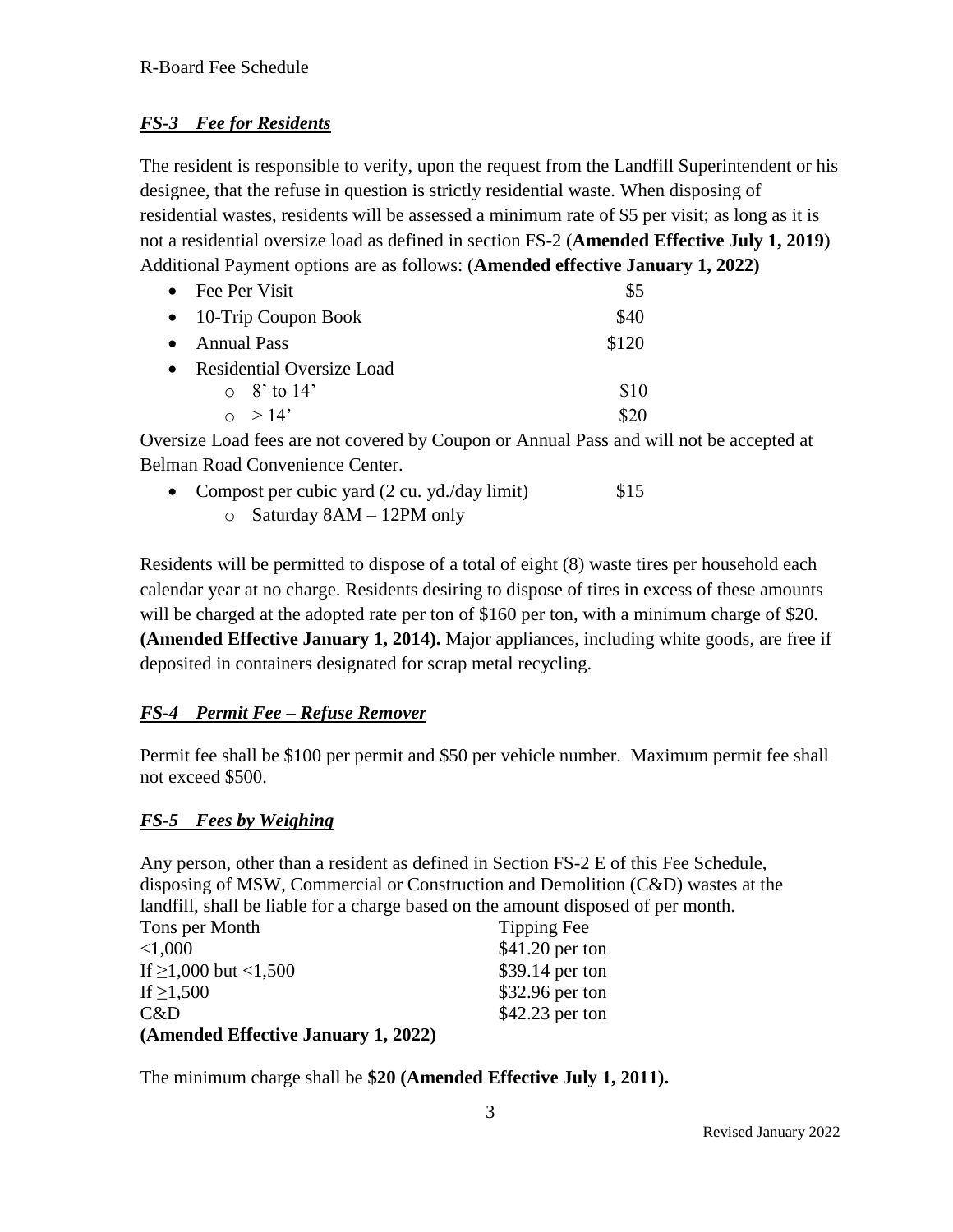#### *FS-6 Fees Other Than By Weighing*

When the scales are inoperable for any reason, or for all materials similar in composition and/or density (lbs./cubic yard) to Styrofoam, and other like high volume versus low weight materials, any person, other than a resident as specified in Section FS-2 E of this Fee Schedule, disposing of refuse at the landfill shall be liable for the following charges:

A. The Fees by Weighing (Section FS-5) of \$40 per ton shall be applied to an average loaded weight determined by the Landfill Superintendent or his designee; or **(Amended effective July 1, 2011)**

| B. Fees by volume, if an average loaded weight is not available: |                 |  |
|------------------------------------------------------------------|-----------------|--|
| Description                                                      | Fee             |  |
| Pickup truck or smaller (Less than 1 ton)                        | \$32            |  |
| Flatbed/stake truck (Single axle)                                | \$79            |  |
| Flatbed/stake truck (Double axle)                                | \$105           |  |
| Truck or dumpster (Non-compacted)                                | \$11/cubic yard |  |
| <b>Commercial Compactor</b>                                      | \$13/cubic yard |  |

#### *FS-7 Fees for Special Refuse*

Any person, other than a resident as specified in Section FS-2 E of this Fee Schedule, disposing of the following special refuse at the landfill shall be liable for the following respective charges:

| Passenger/Lt. Truck Tires                                                      | \$160/ton (Effective 6/2018)   |  |  |  |
|--------------------------------------------------------------------------------|--------------------------------|--|--|--|
| <b>Oversize Tires</b>                                                          | \$270/ton (Effective 6/2018)   |  |  |  |
| Appliances                                                                     | \$15 each (Effective 7/2009)   |  |  |  |
| Construction & Demolition Waste (C&D)                                          | \$42.23/ton (Effective 1/2022) |  |  |  |
|                                                                                | Minimum fee \$20               |  |  |  |
| Dirt                                                                           | $$26/ton$ (Effective 1/2016)   |  |  |  |
| Mobile Home                                                                    | \$500 each (Effective 7/2009)  |  |  |  |
| Styrofoam                                                                      | \$500/ton (New Special Waste)  |  |  |  |
| Sludge                                                                         | \$63.60/ton (Effective 1/2012) |  |  |  |
| Mulch                                                                          | $$25/ton$ (Effective 4/2018)   |  |  |  |
| <b>Yard Waste</b>                                                              | $$41/ton$ (Effective 1/2014)   |  |  |  |
| Recycling                                                                      | \$50/ton (Effective 4/2019)    |  |  |  |
| Any and all other refuse not so described                                      |                                |  |  |  |
| in this Fee Schedule                                                           | As set by R-Board              |  |  |  |
| *No commercially generated tires or recycling are being accepted at this time. |                                |  |  |  |
|                                                                                |                                |  |  |  |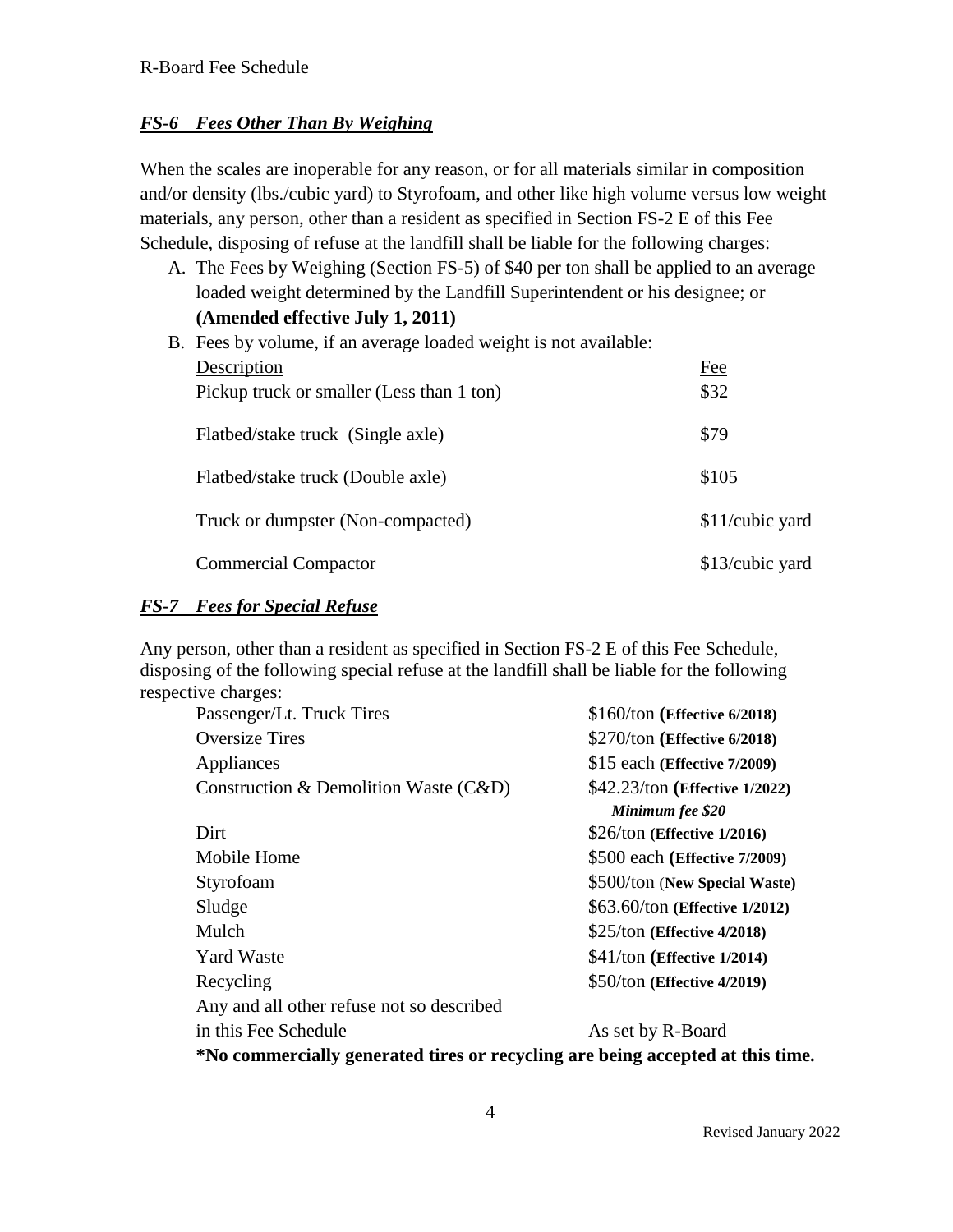### *FS-8 Surcharge Fee*

Any person, other than a resident as specified in Section FS-2 E of this Fee Schedule, disposing of a mixed, dirty, or contaminated load shall be liable for a surcharge of an additional **\$30.00** per ton based on the total tonnage of the load.

### *FS-9 Method of payment for refuse received and accepted by the R-Board shall be as follows:*

- A. **"Cash"** means fees must be paid in full upon entering the landfill for the purpose of refuse disposal. It shall be the policy of the R-Board that the scale operator shall not make change in excess of twenty dollars (\$20.00) without prior approval from the Landfill Superintendent.
- B. **"Checks"** means fees may be paid by check as follows:
	- a. The exact amount of the fee for the individual load.
	- b. All checks are subject to provisions set forth by the R-Board.
- C. **"Approved credit"** means to establish credit with the R-Board for the purpose of payment for refuse disposal at the landfill, the following is required:
	- a. Deposit means guaranteeing payment in an amount equivalent to the estimated charges to be incurred in any consecutive 60-day period which must be approved by the R-Board. Minimum deposit shall be \$500.
		- i. Cash Deposit to be held by the R-Board.
		- ii. Letter of Credit Post an irrevocable Letter of Credit with the R-Board in a form and an amount approved as follows:
			- 1. Renewal means all Letters of Credit must be renewed by June  $30<sup>th</sup>$  of the permit year.
			- 2. Expiration means all Letters of Credit shall expire not less than 10 days after the end of the permit year.
		- iii. Federal, state and local government agencies are exempt from the requirement to post a deposit.
	- b. Amount determined in (a) above to be reviewed and adjusted, if warranted, by request of either party, but not more often than once in any three-month period.
	- c. All refuse disposal bills are due and payable when rendered. Payment is due on the first day of each month following the mailing of the bill. If the bill becomes delinquent, a penalty of 10% or \$10, whichever is greater, shall be added to the account and interest on the unpaid portion shall be collected at the rate of 10% per annum.
	- d. In the event bills are not paid on or before the payment date, the R-Board shall have the right to proceed either against the Letter of Credit or the cash deposit